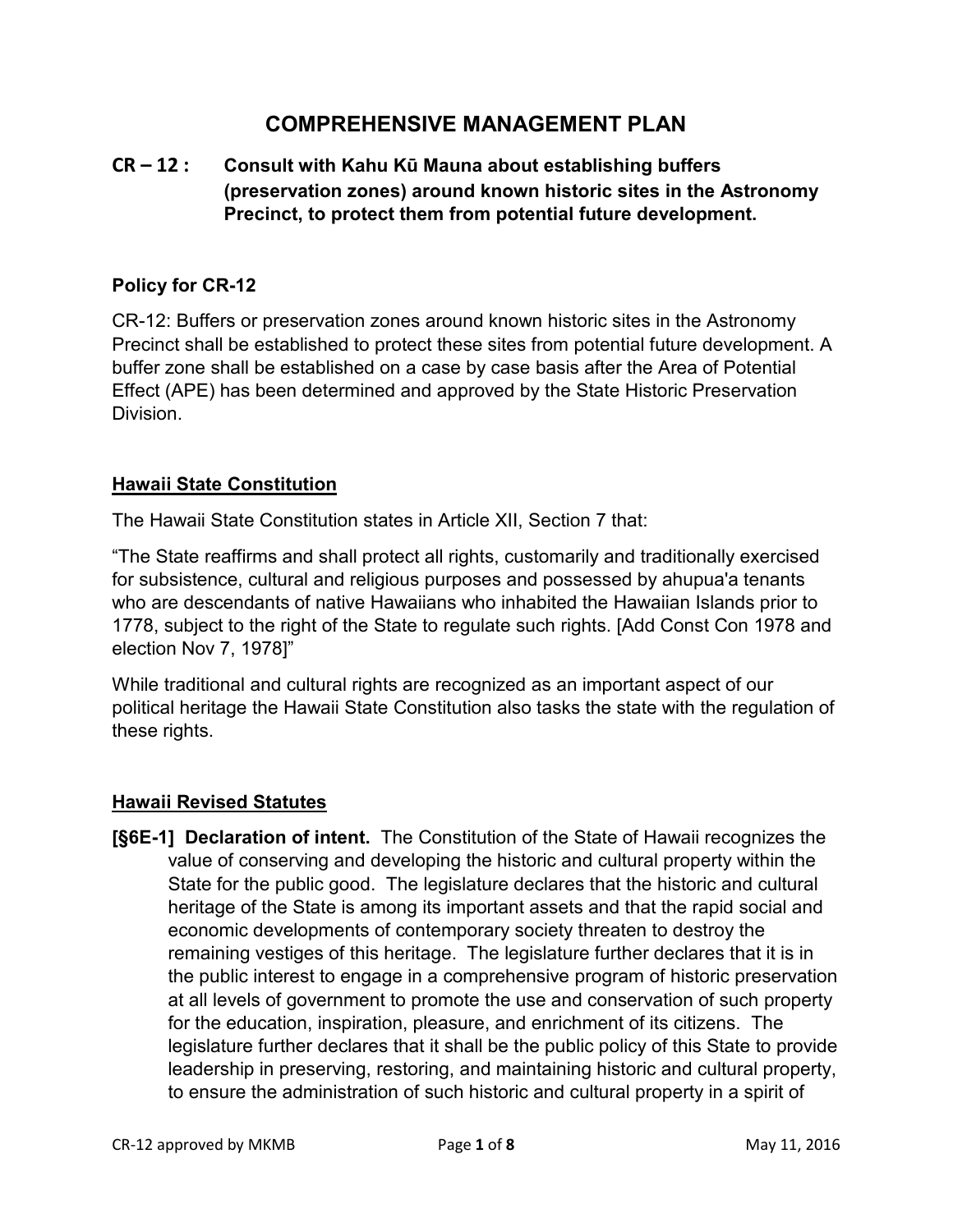stewardship and trusteeship for future generations, and to conduct activities, plans, and programs in a manner consistent with the preservation and enhancement of historic and cultural property. [L 1976, c 104, pt of §2]

- **§6E-3 Historic preservation program.** There is established within the department a division to administer a comprehensive historic preservation program, which shall include but not be limited to the following:
	- (1) Development of an ongoing program of historical, architectural, and archaeological research and development, including surveys, excavations, scientific recording, interpretation, signage, and publications on the State's historical and cultural resources;
	- (2) Acquisition of historic or cultural properties, real or personal, in fee or in any lesser interest, by gift, purchase, condemnation, devise, bequest, land exchange, or other means; preservation, restoration, administration, or transference of the property; and the charging of reasonable admissions to that property;
	- (3) Development of a statewide survey and inventory to identify and document historic properties, aviation artifacts, and burial sites, including all those owned by the State and the counties;
	- (4) Preparation of information for the Hawaii register of historic places and listing on the national register of historic places;
	- (5) Preparation, review, and revisions of a state historic preservation plan, including budget requirements and land use recommendations;
	- (6) Application for and receipt of gifts, grants, technical assistance, and other funding from public and private sources for the purposes of this chapter;
	- (7) Provision of technical and financial assistance to the counties and public and private agencies involved in historic preservation activities;
	- (8) Coordination of activities of the counties in accordance with the state plan for historic preservation;
	- (9) Stimulation of public interest in historic preservation, including the development and implementation of interpretive programs for historic properties listed on or eligible for the Hawaii register of historic places;
	- (10) Coordination of the evaluation and management of burial sites as provided in section 6E-43;
	- (11) Acquisition of burial sites in fee or in any lesser interest, by gift, purchase, condemnation, devise, bequest, land exchange, or other means, to be held in trust;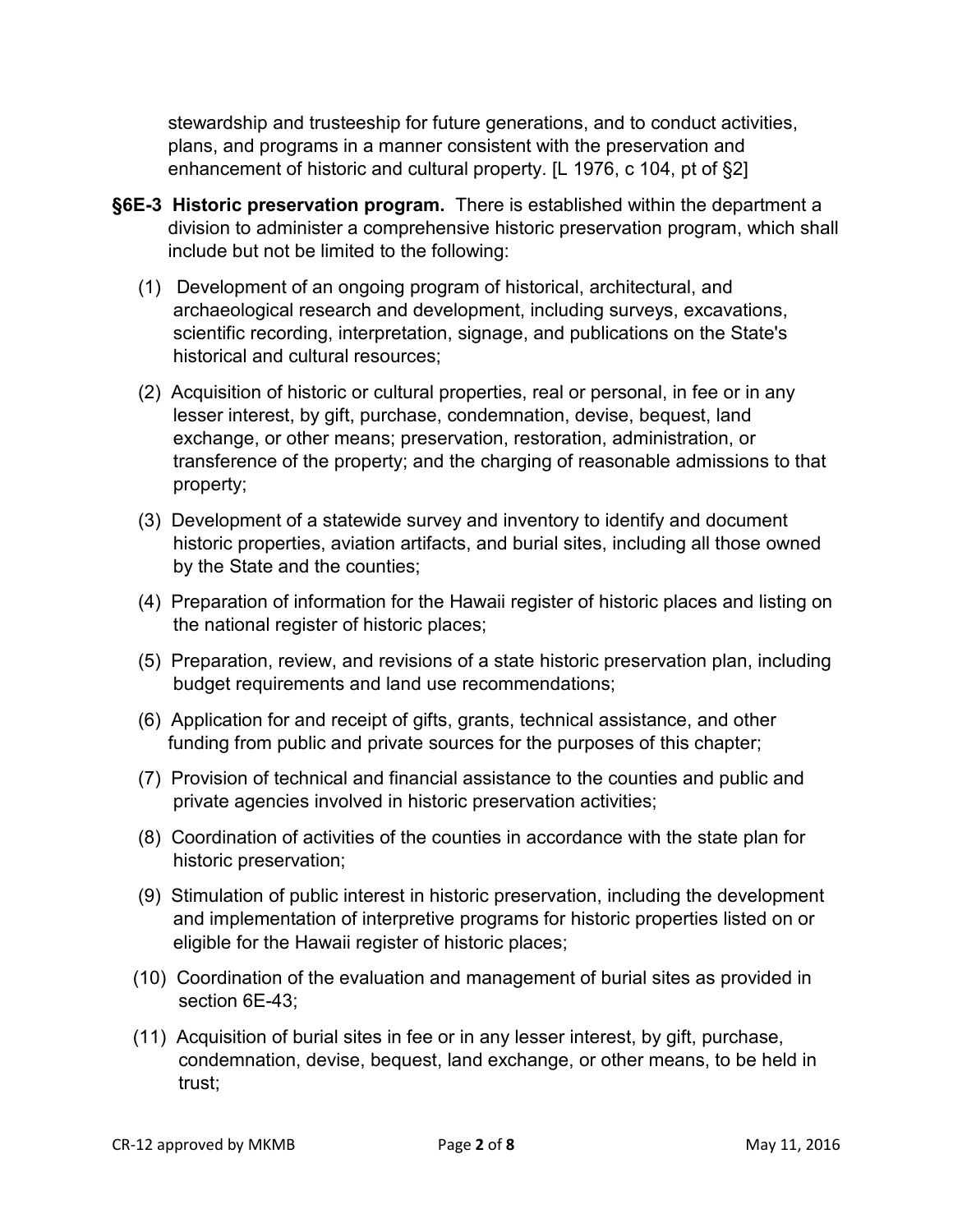- (12) Submittal of an annual report to the governor and legislature detailing the accomplishments of the year, recommendations for changes in the state plan or future programs relating to historic preservation, and an accounting of all income, expenditures, and the fund balance of the Hawaii historic preservation special fund;
- (13) Regulation of archaeological activities throughout the State;
- (14) Employment of sufficient professional and technical staff for the purposes of this chapter which shall be in accordance with chapter 76;
- (15) The charging of fees to be determined by the department that are proportional to the nature and complexity of the projects or services provided, and adjusted from time to time to ensure that the proceeds, together with all other fines, income, and penalties collected under this chapter, do not surpass the annual operating costs of the comprehensive historic preservation program;
- (16) Adoption of rules in accordance with chapter 91, necessary to carry out the purposes of this chapter; and
- (17) Development and adoption, in consultation with the office of Hawaiian affairs native historic preservation council, of rules governing permits for access by native Hawaiians and Hawaiians to cultural, historic, and pre-contact sites and monuments. [L 1976, c 104, pt of §2; am L 1987, c 330, §1; am L 1989, c 324, §2; am L 1990, c 306, §5; am L 1991, c 108, §2; am L 1993, c 323, §2; am L 1996, c 97, §4; am L 1997, c 207, §1; am L 1998, c 311, §1; am L 2000, c 253, §150; am L 2006, c 300, §2; am L 2012, c 150, §1; am L 2014, c 181, §2]

### **§6E-7 State title to historic property.**

- (a) All historic property located on lands or under waters owned or controlled by the State shall be the property of the State. The control and management of the historic property shall be vested in the department.
- (b) The department may dispose of the historic property subject to chapter 171 and subject further to those reservations, restrictions, covenants, or conditions which relate to the preservation of the historic property, such as rights of access, public visitation, operation, maintenance, restoration, and repair. The department shall determine the conditions for any research affecting the historic property and may issue permits for the research.
- (c) The State shall hold known burial sites located on lands or under waters owned or controlled by the State in trust for preservation or proper disposition by the lineal or cultural descendants.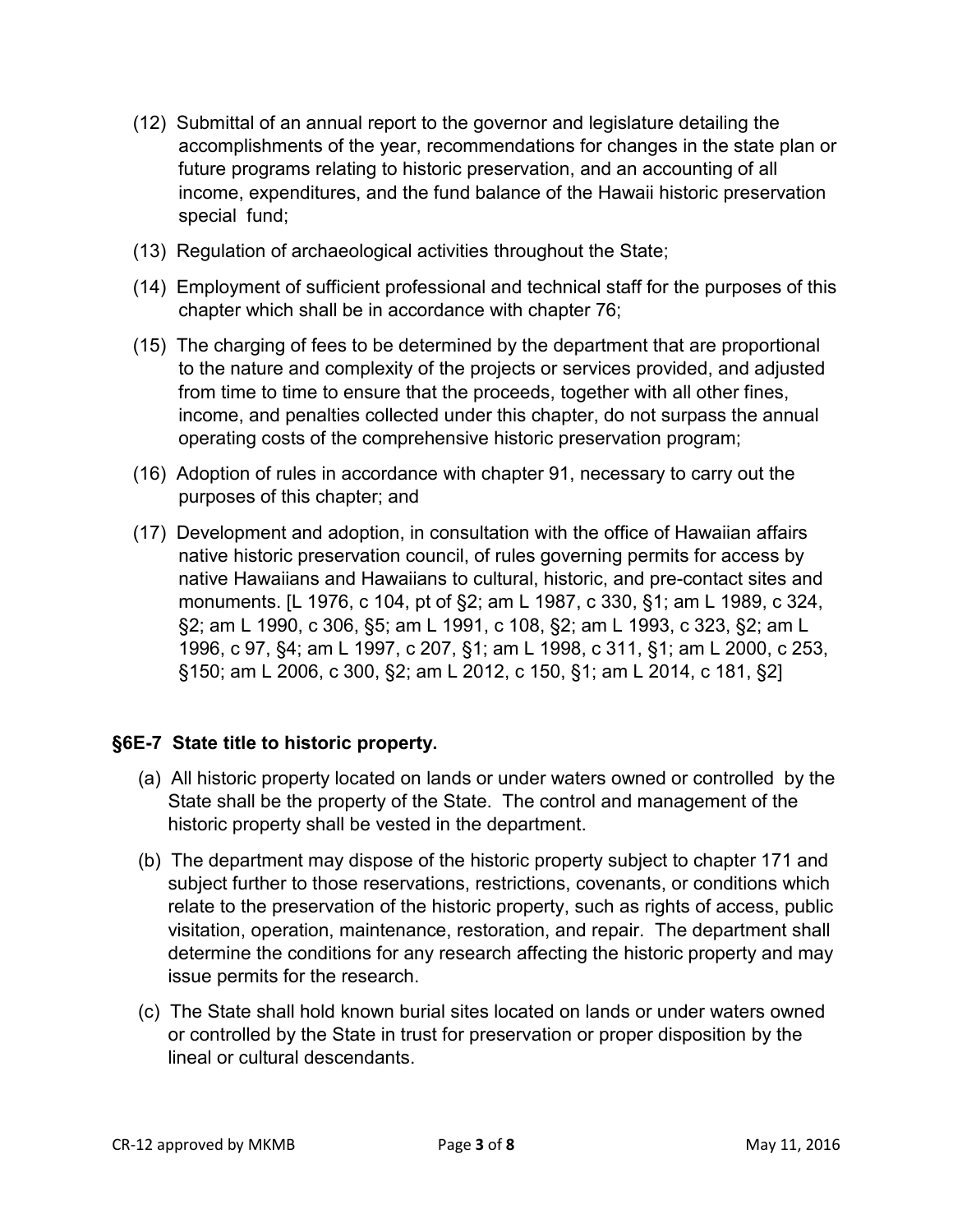(d) The State shall not transfer any historic property or aviation artifact under its jurisdiction without the concurrence of the department, and shall not transfer any burial site under its jurisdiction without consulting the appropriate island burial council. [L 1976, c 104, pt of §2; am L 1985, c 124, §1; am L 1990, c 306, §6; am L 1996, c 97, §6]

## **§6E-8 Review of effect of proposed state projects.**

- (a) Before any agency or officer of the State or its political subdivisions commences any project which may affect historic property, aviation artifact, or a burial site, the agency or officer shall advise the department and allow the department an opportunity for review of the effect of the proposed project on historic properties, aviation artifacts, or burial sites, consistent with section 6E-43, especially those listed on the Hawaii register of historic places. The proposed project shall not be commenced, or if it has already begun, continued, until the department has given its written concurrence. If:
	- (1) The proposed project consists of corridors or large land areas;
	- (2) Access to properties is restricted; or
	- (3) Circumstances dictate that construction be done in stages, the department may give its written concurrence based on a phased review of the project; provided that there shall be a programmatic agreement between the department and the project applicant that identifies each phase and the estimated timelines for each phase.

 The department shall provide written concurrence or non-concurrence within ninety days after the filing of a request with the department. The agency or officer seeking to proceed with the project, or any person, may appeal the department's concurrence or non-concurrence to the Hawaii historic places review board. An agency, officer, or other person who is dissatisfied with the decision of the review board may apply to the governor, who may take action as the governor deems best in overruling or sustaining the department.

- (b) The department of Hawaiian home lands, prior to any proposed project relating to lands under its jurisdiction, shall consult with the department regarding the effect of the project upon historic property or a burial site.
- (c) The State, its political subdivisions, agencies, and officers shall report to the department the finding of any historic property during any project and shall cooperate with the department in the investigation, recording, preservation, and salvage of the property.
- (d) The department shall adopt rules in accordance with chapter 91 to implement this section. [L 1976, c 104, pt of §2; gen ch 1985; am L 1990, c 306, §7; am L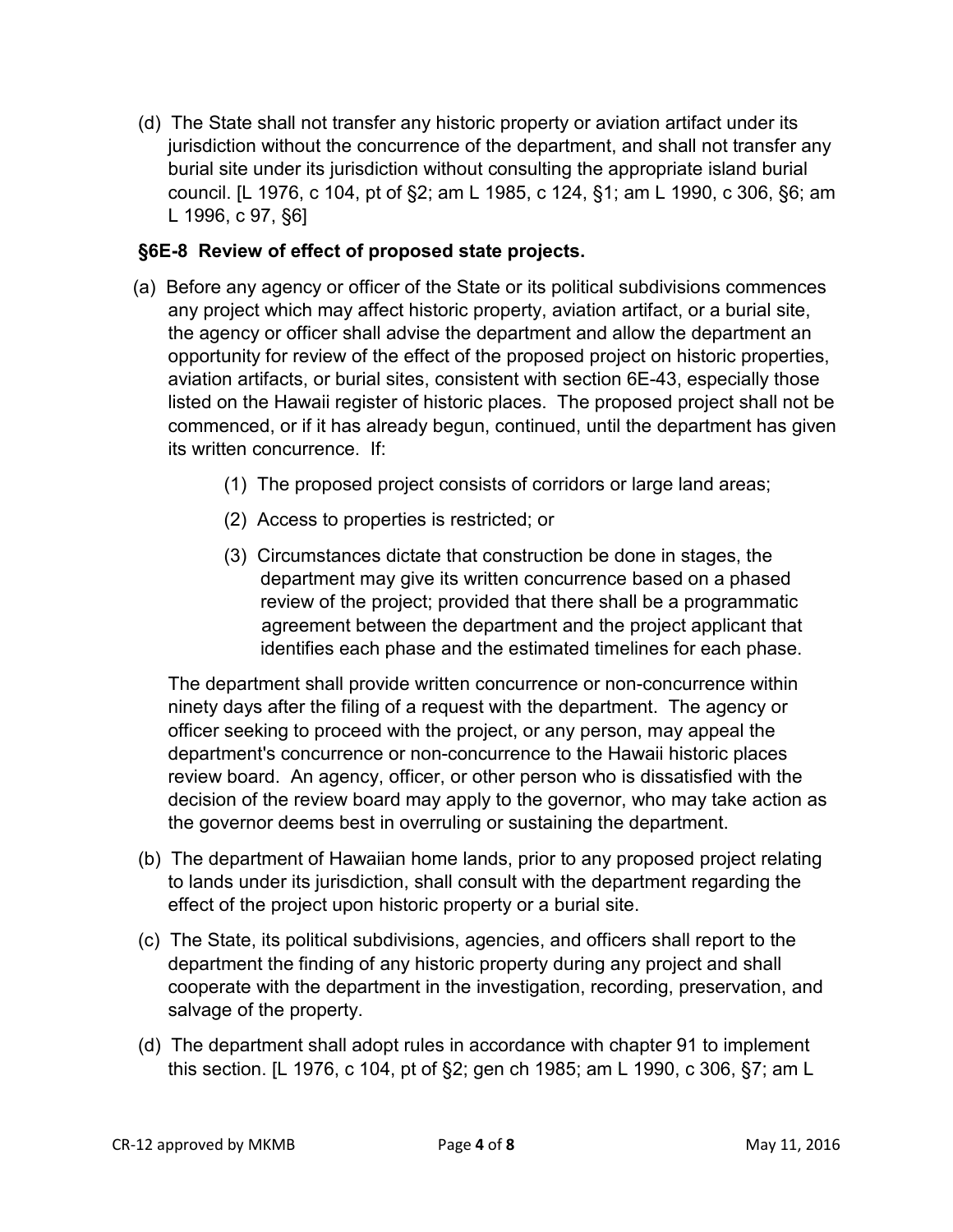1995, c 187, §2; am L 1996, c 13, §1 and c 97, §7; am L 2008, c 228, §2; am L 2009, c 4, §2; am L 2013, c 85, §2]

# **§6E-42 Review of proposed projects.**

- (a) Except as provided in section 6E-42.2, before any agency or officer of the State or its political subdivisions approves any project involving a permit, license, certificate, land use change, subdivision, or other entitlement for use, which may affect historic property, aviation artifacts, or a burial site, the agency or office shall advise the department and prior to any approval allow the department an opportunity for review and comment on the effect of the proposed project on historic properties, aviation artifacts, or burial sites, consistent with section 6E-43, including those listed in the Hawaii register of historic places.If:
	- (1) The proposed project consists of corridors or large land areas;
	- (2) Access to properties is restricted; or
	- (3) Circumstances dictate that construction be done in stages, the department's review and comment may be based on a phased review of the project; provided that there shall be a programmatic agreement between the department and the project applicant that identifies each phase and the estimated timelines for each phase.
- (b) The department shall inform the public of any project proposals submitted to it under this section that are not otherwise subject to the requirement of a public hearing or other public notification.
- (c) The department shall adopt rules in accordance with chapter 91 to implement this section. [L 1988, c 265, pt of §1; am L 1990, c 306, §12; am L 1995, c 187, §3; am L 1996, c 97, §10; am L 2013, c 85, §3; am L 2015, c 224, §3]

### **Department of Land and Natural Resources Administrative Rules**

#### *Natural Areas Reserve*

HAR 13‐209-4, prohibited activities within the Natural Area Reserve

The following activities are prohibited within a natural area reserve:

(1) To remove, injure, or kill any form of plant or animal life, except game mammals and birds hunted according to department rules;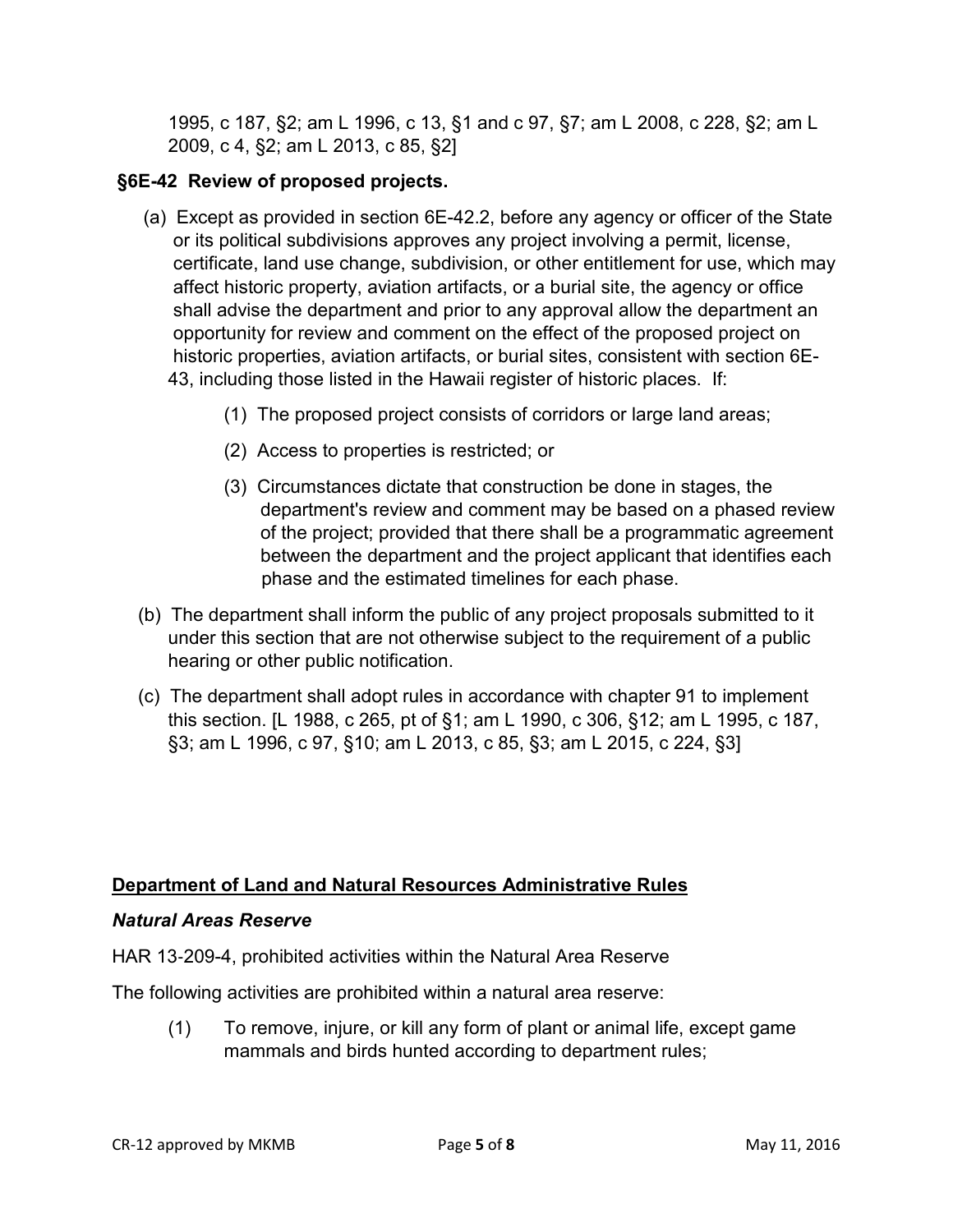- (2) To introduce any form of plant or animal life, except dogs when permitted by hunting rules of the department and service animals accompanying their handlers;
- (3) To remove, damage, or disturb any geological or paleontological features or substances;
- (4) To remove, damage, or disturb any historic or prehistoric remains;
- (5) To remove, damage, or disturb any notice, marker, or structure;
- (6) To engage in any construction or improvement;

#### *Forest Reserve*

HAR 13-104-4, preservation of public property and resources.

The following activities are prohibited within a forest reserve:

- (1) To remove, injure, or kill any form of plant or animal life, either in whole or in part, except as authorized by the Board or authorized representative or as provided by rules of the Board;
- (2) To remove, damage, or disturb any natural feature or resource (e.g. natural stream beds) except as authorized by the board or its authorized representative;
- (3) To remove, damage, or disturb any historic or prehistoric remains;
- (4) To remove, damage, or disturb any notice, marker, or structure;
- (5) To enter, occupy, or use any building, structure, facility, motorized vehicle, machine, equipment, or tool within or on forest reserve except as authorized by the board or its representative;
- (6) To engage in any construction or improvement except as authorized by the board.
- (7) To sell, peddle, solicit, or offer for sale any merchandise or service except with written authorization from the board
- (8) To distribute or post handbills, circulars, or other notices. Unofficial compilation:
- (9) To introduce any plant or animal except as approved by the Board.
- (10) To enter or remain within forest reserves when under the influence of alcohol, narcotics, or drugs, to a degree that may endanger oneself or endanger or cause annoyance to other persons or property. The use or possession of narcotics, drugs or alcohol within forest reserves is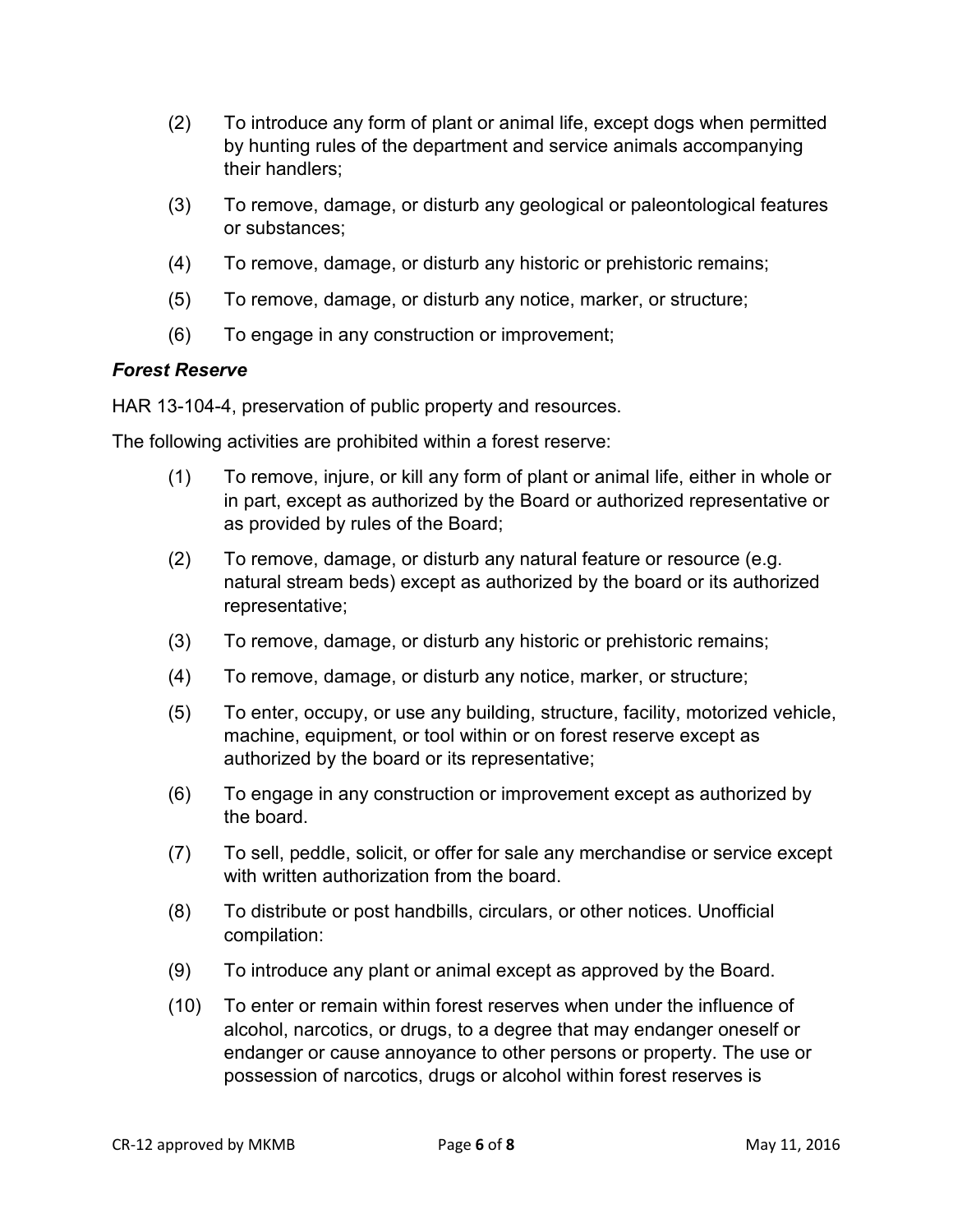prohibited. [Eff 9/28/81; am and comp 10/15/93] (Auth: HRS §183-2) (Imp: HRS §§183- 2, 183-17) §

#### *State Historic Preservation Division Administrative Rule***s**

§13-277-3 Preservation plan.

A preservation plan prepared pursuant to chapters 13-275 or 13-284, shall:

- (1) Identify for each significant historic property which forms of preservation will be implemented: avoidance and protection (conservation), stabilization, rehabilitation, restoration, reconstruction, interpretation, or appropriate cultural use;
- (2) Specify the buffer zones around each significant historic property and depict them on a map of sufficient scale;
- (3) Specify short-term protection measures for each significant historic property that will be within or near a construction area;
- (4) Discuss the agency or person's consultation process for historic properties deemed significant under paragraphs 13-275-G(bl (5) or 13-284-G(bl (5). The agency or person shall consult with ethnic organizations and individuals for whom the historic properties are of significance. The comments on preservation treatment expressed by these individuals or organizations shall be considered when preparing the preservation plan. The plan shall include a list of individuals and organizations consulted, and shall summarize their input.
- (5) Specify the long term preservation measures to be undertaken at each significant historic property. (Eff Dec. 11) l (Auth: HRS §6E-3) (Imp: §6E-l, 6E-3, 6E-7, 6E-8, 6E-42)

§13-277-4 Buffer zones.

- (a) Buffer zones shall ensure that the integrity and context of the historic property is preserved, in many cases including the visual integrity.
- (b) The size of a buffer zone shall be proposed by the person or agency on a site-bysite basis. Size will vary with the local terrain, eventual use of the site, surrounding land uses, the type of site, and the criterion for which a site is significant.
- (c) The manner in which a buffer zone will be treated with regards to demarcation, landscaping and other activities shall be proposed by the person or agency on a site-by-site basis.